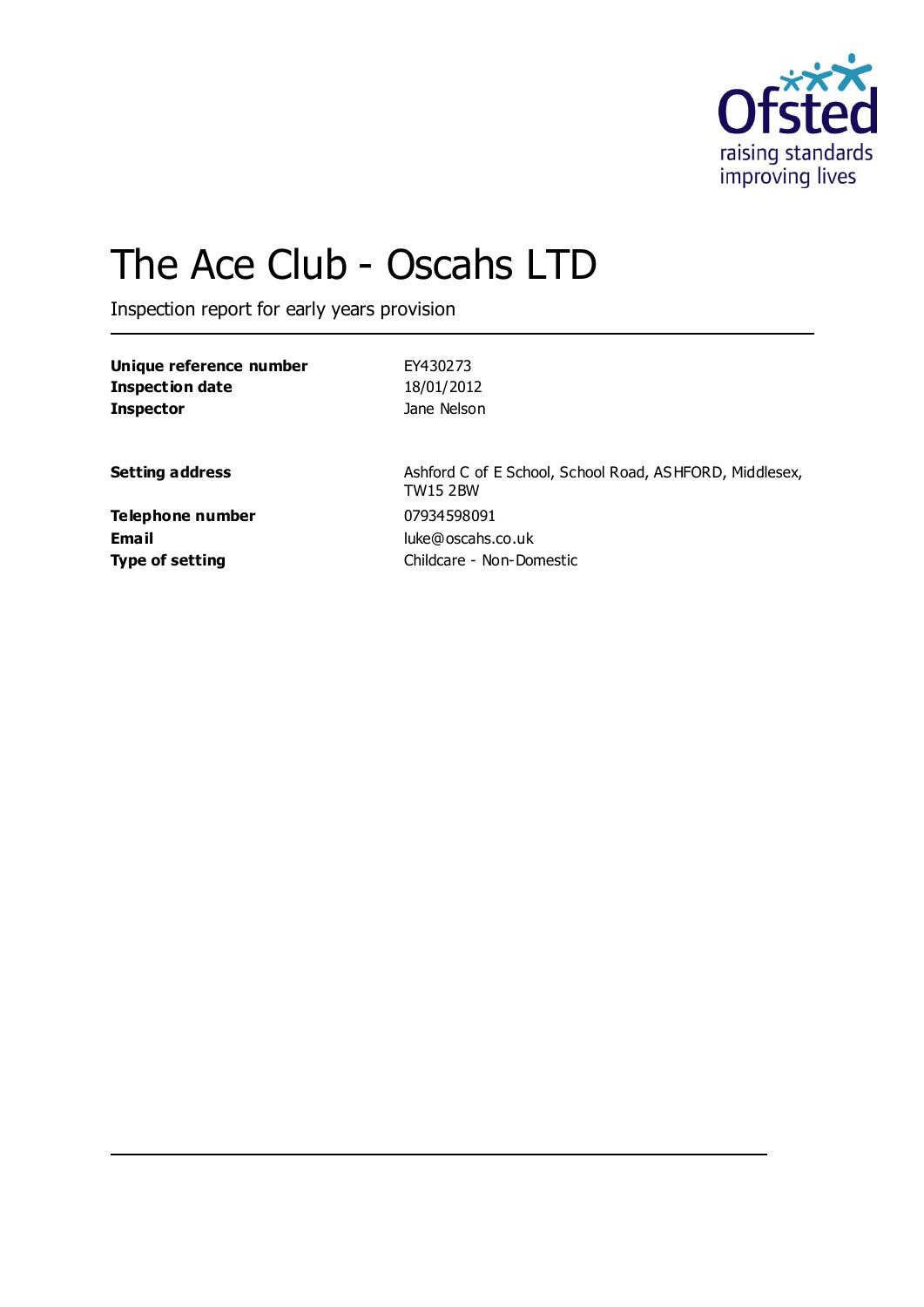The Office for Standards in Education, Children's Services and Skills (Ofsted) regulates and inspects to achieve excellence in the care of children and young people, and in education and skills for learners of all ages. It regulates and inspects childcare and children's social care, and inspects the Children and Family Court Advisory Support Service (Cafcass), schools, colleges, initial teacher training, work-based learning and skills training, adult and community learning, and education and training in prisons and other secure establishments. It assesses council children's services, and inspects services for looked after children, safeguarding and child protection.

If you would like a copy of this document in a different format, such as large print or Braille, please telephone 0300 123 1231, or email enquiries@ofsted.gov.uk.

You may copy all or parts of this document for non-commercial educational purposes, as long as you give details of the source and date of publication and do not alter the information in any way.

T: 0300 123 1231 Textphone: 0161 618 8524 E: enquiries@ofsted.gov.uk W: [www.ofsted.gov.uk](http://www.ofsted.gov.uk/)

© Crown copyright 2012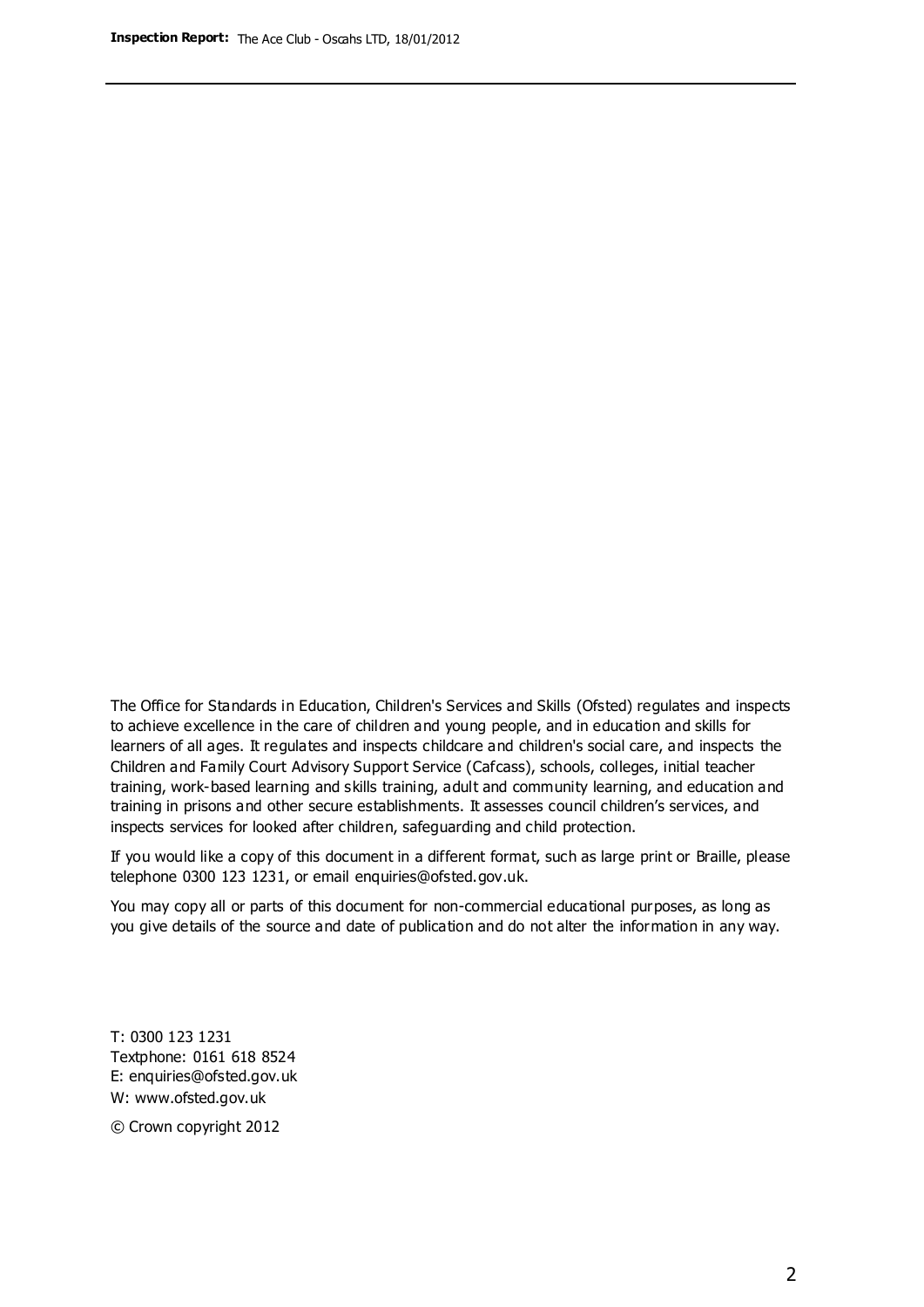## **Introduction**

This inspection was carried out by Ofsted under Sections 49 and 50 of the Childcare Act 2006 on the quality and standards of the registered early years provision. 'Early years provision' refers to provision regulated by Ofsted for children from birth to 31 August following their fifth birthday (the early years age group). The registered person must ensure that this provision complies with the statutory framework for children's learning, development and welfare, known as the *Early* Years Foundation Stage.

The provider must provide a copy of this report to all parents with children at the setting where reasonably practicable. The provider must provide a copy of the report to any other person who asks for one, but may charge a fee for this service (The Childcare (Inspection) Regulations 2008 regulations 9 and 10).

Children only attend this setting before and/or after the school day and/or during the school holidays. The judgements in this report reflect the quality of early years provision offered to children during those periods.

The setting also makes provision for children older than the early years age group which is registered on the voluntary and/or compulsory part(s) of the Childcare Register. This report does not include an evaluation of that provision, but a comment about compliance with the requirements of the Childcare Register is included in Annex B.

Please see our website for more information about each childcare provider. We publish inspection reports, conditions of registration and details of complaints we receive where we or the provider take action to meet the requirements of registration.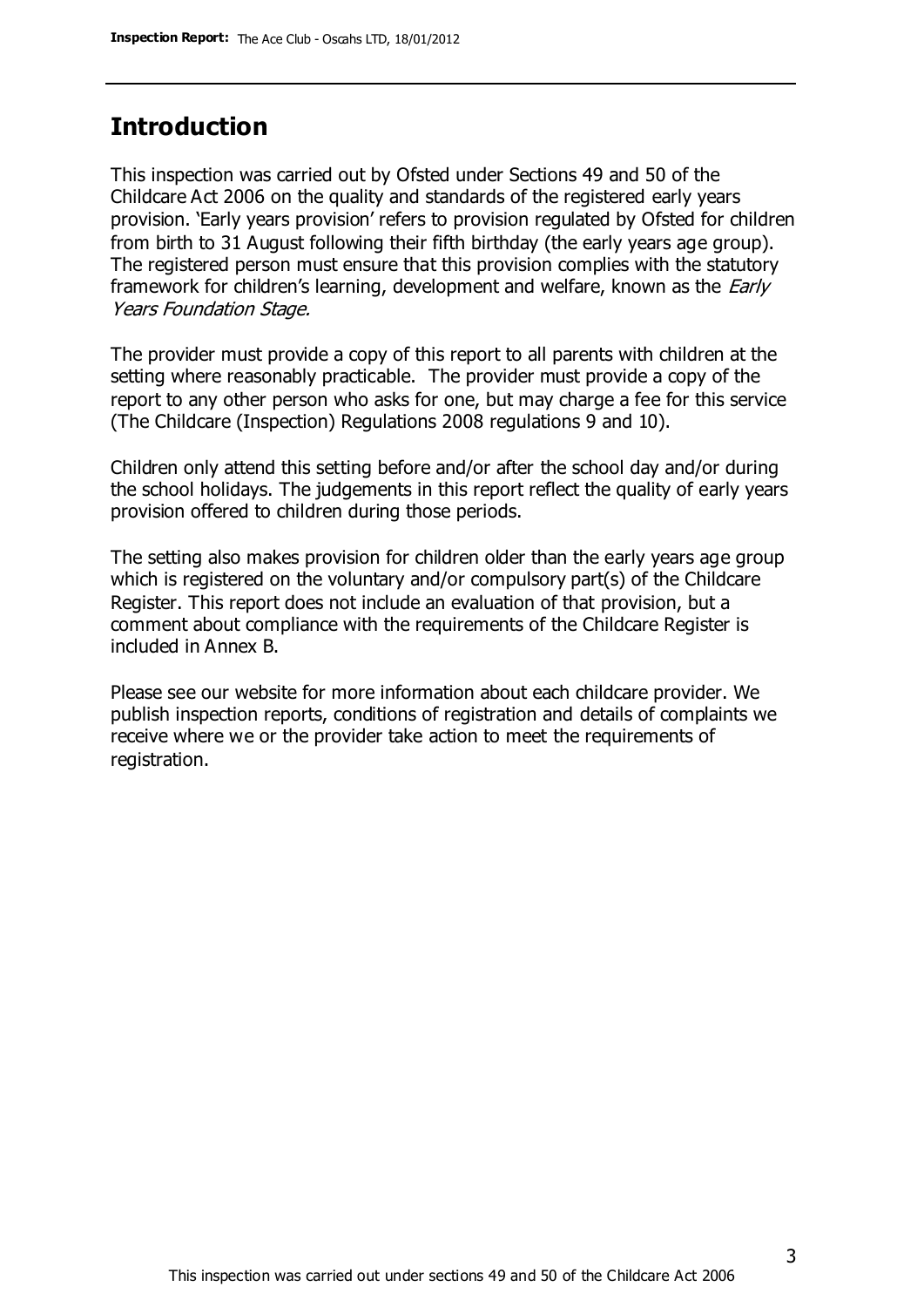# **Description of the setting**

The Ace Club - OSCAHS Ltd was registered in 2011. It is a privately owned provision and is one of four after school clubs operated by OSCAHS Ltd. The club provides after school care and operates from an open plan room on the first floor and the school hall on the ground floor, in Ashford Primary School, Ashford, Middlesex. There is access to an enclosed outdoor play area.

The after school club is registered on the Early Years Register, and both the compulsory and voluntary parts of the Childcare Register, to care for 16 children under eight years, all of whom may be in the early years age group, and none of whom may be aged under 3 years at any one time. Care is also offered to children aged over eight years to 11 years. There are currently nine children in the early years age range on roll. The after school club operates each weekday from 3pm to 5.45pm, during term time only.

Two members of staff, including the manager, are employed and both hold appropriate early years qualifications.

## **The overall effectiveness of the early years provision**

Overall the quality of the provision is good.

Children thoroughly enjoy their time in the welcoming, homely atmosphere of the after school club. Their learning and development and, in particular, their social skills and self-confidence, are encouraged very well through the range of activities provided and social interaction that is encouraged. Self-evaluation is used effectively to identify and target most areas for future development, demonstrating a good commitment to ongoing improvement. Good relationships are built with parents and result in information being shared well. Effective links are made with the school in which the after school club is located. This results in aspects of the learning and routines children experience during their school day being supported and continued.

## **What steps need to be taken to improve provision further?**

To further improve the early years provision the registered person should:

- develop the use of reflective practice, self-evaluation and informed discussion to identify the setting's strengths and priorities for development that will improve the quality of provision for all children
- increase opportunities for to share information with parents about activities undertaken by the children; for example, through visits to view the setting, wall displays, photographs and examples of children's work .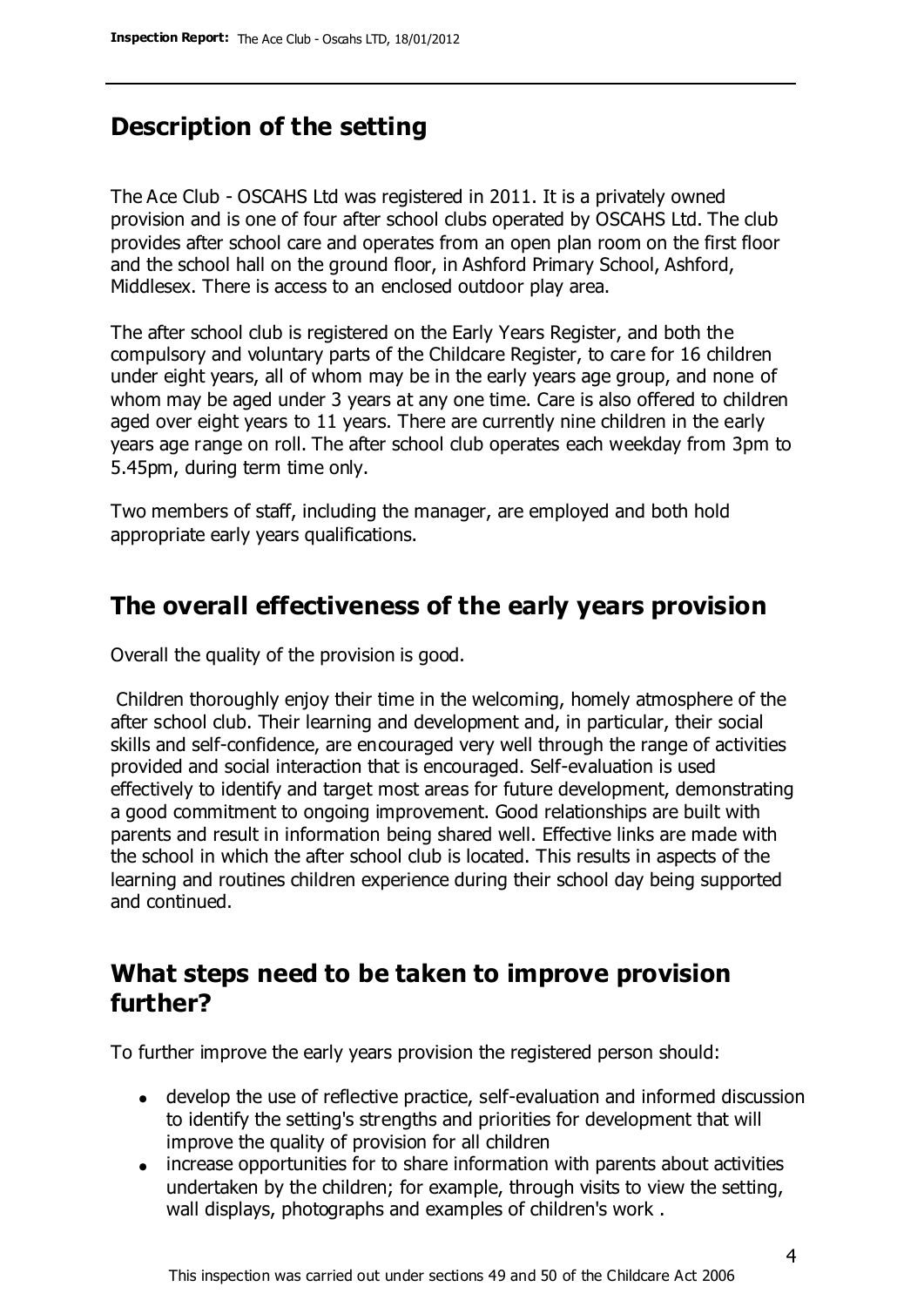# **The effectiveness of leadership and management of the early years provision**

Recruitment procedures are in place and implemented effectively to ensure staff are suitably experienced, vetted and qualification ratios are met. The required records, documentation, policies and procedures are maintained and well organised. The staff team understand their responsibilities regarding child protection issues and the procedures to follow if concerns arise or an allegation relating to a member of staff is made. The staff use risk assessments effectively to monitor safety issues and ensure they supervise children closely, particularly when collecting children from their classrooms after the school day.

The staff team enjoy their work and this is reflected in the sense of fun they generate and the happy environment which is created. A suitable range of play equipment is provided and stored appropriately in the space the after school club share with the school. The varied range of activities provided reflects individual children's interests and encourages all children's enjoyment and participation. The staff team interact very well with children, providing positive role models and encouraging enthusiasm, respect and promoting children's self confidence. They know the children well, and ensure that individual interests and choices are reflected in the planning and activities provided. For example, members of staff observe a certain interest, such as, children talking about and playing with cars, so make sure they provide a selection of cars and a familiar DVD. This provides reassurance for children while they settle into a new environment and gradually gain confidence in socialising and joining in with other activities. Diversity and the wider world are reflected in the range of resources children see and use daily.

Although the after school club is newly registered, self-evaluation is already being used effectively to monitor how things are progressing and target most areas for development. There is a clear vision for future development and ongoing improvement. For example, developing the range of equipment and potential changes to the premises with some reorganisation of space have been identified and the recruitment of a third member of staff is planned. Use is made of resources such as training and advice from the local authority. However selfevaluation is not yet fully extended to involve parents in the process.

 Good relationships are built with parents who state they are very happy with the care provided. Information is shared daily and relevant information is passed on from the school. Additional information is provided via the after school club's website. Security arrangements in the school mean it is not possible for parents to come into the area where the after school club operates on a daily basis. This results in few opportunities for parents to see the after school club and the range of activities and experiences their children enjoy in operation. Good links are made with the school and result in learning and routines children experience during their school day being supported and continued. For example, the activities the after school club provides encourage reading, spelling, writing, and problem solving. Other school events are supported, such as, staff attending a school concert to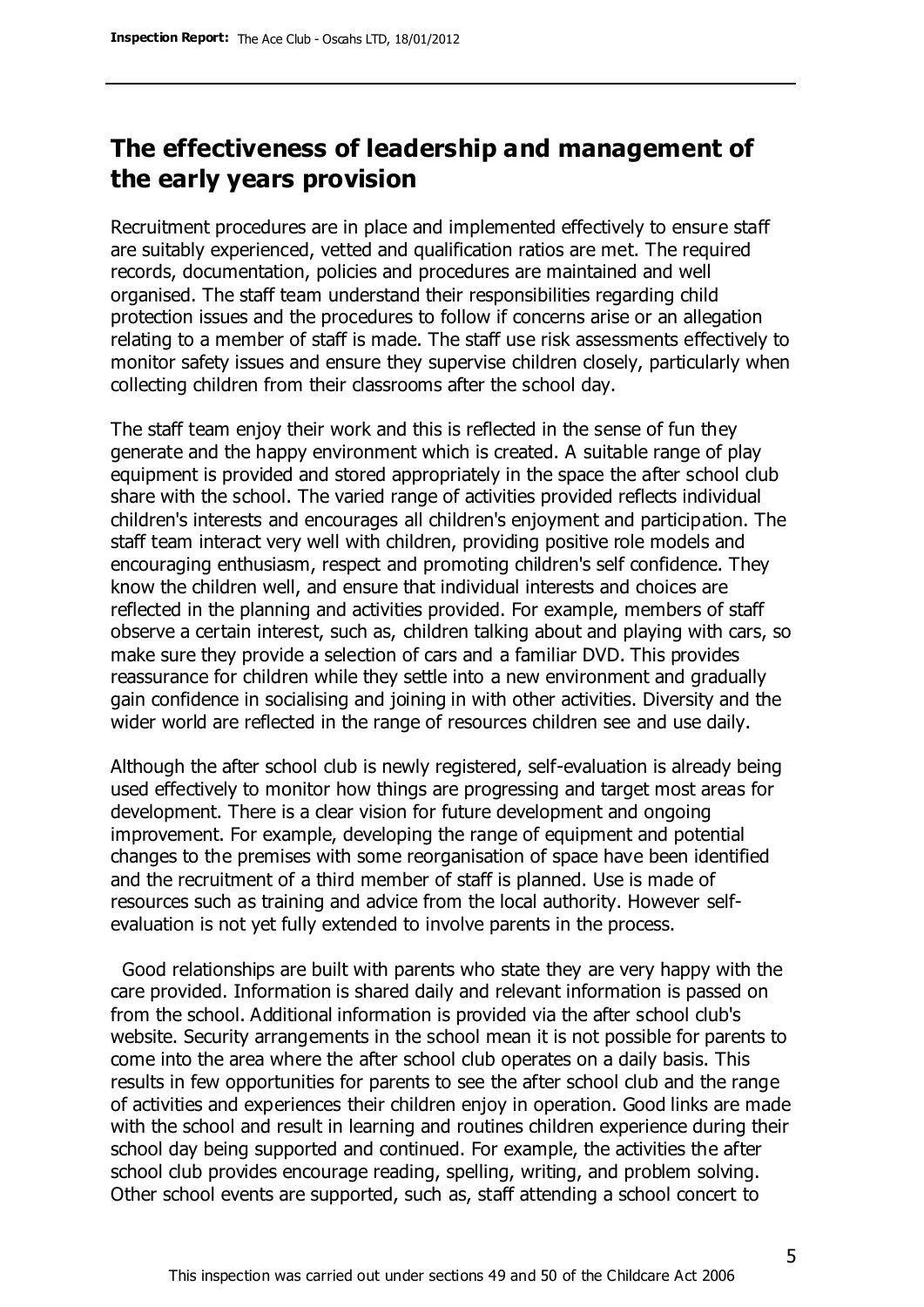watch the children perform.

# **The quality and standards of the early years provision and outcomes for children**

Children are confident, happy and have great fun relaxing and socialising with their friends and staff. They benefit from good interaction with friendly, supportive and caring staff. Children adapt with confidence to a new member of staff and refer to other members of staff as being fun. The mixed age range of older and younger children creates a family atmosphere as children continue friendships they make at school and build new ones. The varied range of activities that staff plan and provide reflect children's individual interests, encourage them to make choices and help children to relax at the end of their school day. Children's learning and development is very well supported, with particular emphasis on social development, increasing self-confidence and reinforcing a range of skills that children will use in later life.

Children arrive happy and greet staff as they are collected from their classrooms. A new member of staff covering for the day is introduced and children are soon confidently chatting to her. Children help staff to set out some equipment and are soon involved in their chosen activities. Children are consistently busy and interested in what they are doing which results in respectful, calm and good behaviour. Children listen to staff and each other, ask questions and for help when needed, share equipment and take turns with other resources. They lie comfortably on the floor playing with cars, sorting them into groups and lining them up, while other children construct a road track nearby. All children show interest in a creative activity and spend time drawing, writing and making their own models with feathers, pipe cleaners, strips of crepe paper and buttons. Children chat, giggle and laugh as they play, making jokes, telling one another and staff stories, and spelling out their name to the new member of staff. Children ask staff to have the cooker and play food out. They work in a small group, setting this out on the floor to operate a cafe, where they make and serve one another with drinks and food.

 Children are ready for their snack tea which is used as a relaxed social time and focus for conversation. They rush to wash their hands and sit together round the table. They follow routines that encourage awareness of their own health, such as, hand washing before they eat their snack and eating fresh fruit as part of their daily snack. Independence and choice is encouraged as children choose what spread to have in their bread roll. They discuss who likes and doesn't like a savoury spread, and refer to the taste being too strong for them. Children make their own rolls and chat to one another as they eat. Children enjoy a physical play session in the school playground. They show awareness of their own safety by walking safely down the stairs to the playground, knowing the boundaries and staying near staff. Equipment such as balls and small parachutes are carried to the playground for children to use. They enjoy throwing and catching balls, wearing the parachutes over their heads, and excitedly participate in a game of chase.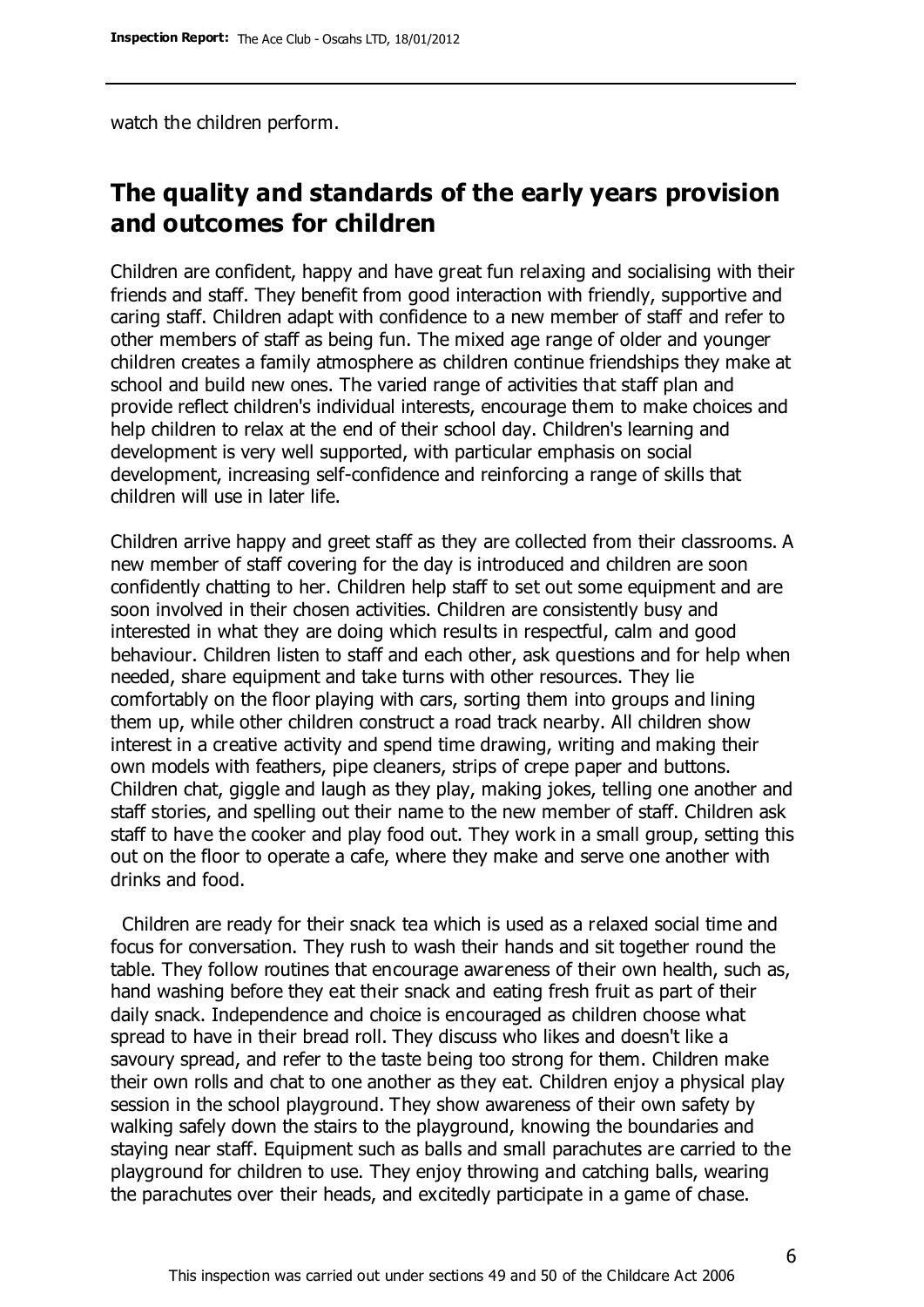# **Annex A: record of inspection judgements**

#### **The key inspection judgements and what they mean**

Grade 1 is Outstanding: this aspect of the provision is of exceptionally high quality Grade 2 is Good: this aspect of the provision is strong Grade 3 is Satisfactory: this aspect of the provision is sound Grade 4 is Inadequate: this aspect of the provision is not good enough

### **The overall effectiveness of the early years provision**

| How well does the setting meet the needs of the<br>children in the Early Years Foundation Stage? |  |
|--------------------------------------------------------------------------------------------------|--|
| The capacity of the provision to maintain continuous                                             |  |
| improvement                                                                                      |  |

### **The effectiveness of leadership and management of the early years provision**

| The effectiveness of leadership and management of the             |  |
|-------------------------------------------------------------------|--|
| <b>Early Years Foundation Stage</b>                               |  |
| The effectiveness of leadership and management in embedding       |  |
| ambition and driving improvement                                  |  |
| The effectiveness with which the setting deploys resources        |  |
| The effectiveness with which the setting promotes equality and    |  |
| diversity                                                         |  |
| The effectiveness of safeguarding                                 |  |
| The effectiveness of the setting's self-evaluation, including the |  |
| steps taken to promote improvement                                |  |
| The effectiveness of partnerships                                 |  |
| The effectiveness of the setting's engagement with parents and    |  |
| carers                                                            |  |

## **The quality of the provision in the Early Years Foundation Stage**

The quality of the provision in the Early Years Foundation Stage  $\vert$  2

## **Outcomes for children in the Early Years Foundation Stage**

| <b>Outcomes for children in the Early Years Foundation</b>    |  |
|---------------------------------------------------------------|--|
| <b>Stage</b>                                                  |  |
| The extent to which children achieve and enjoy their learning |  |
| The extent to which children feel safe                        |  |
| The extent to which children adopt healthy lifestyles         |  |
| The extent to which children make a positive contribution     |  |
| The extent to which children develop skills for the future    |  |

Any complaints about the inspection or report should be made following the procedures set out in the guidance available from Ofsted's website: www.ofsted.gov.uk